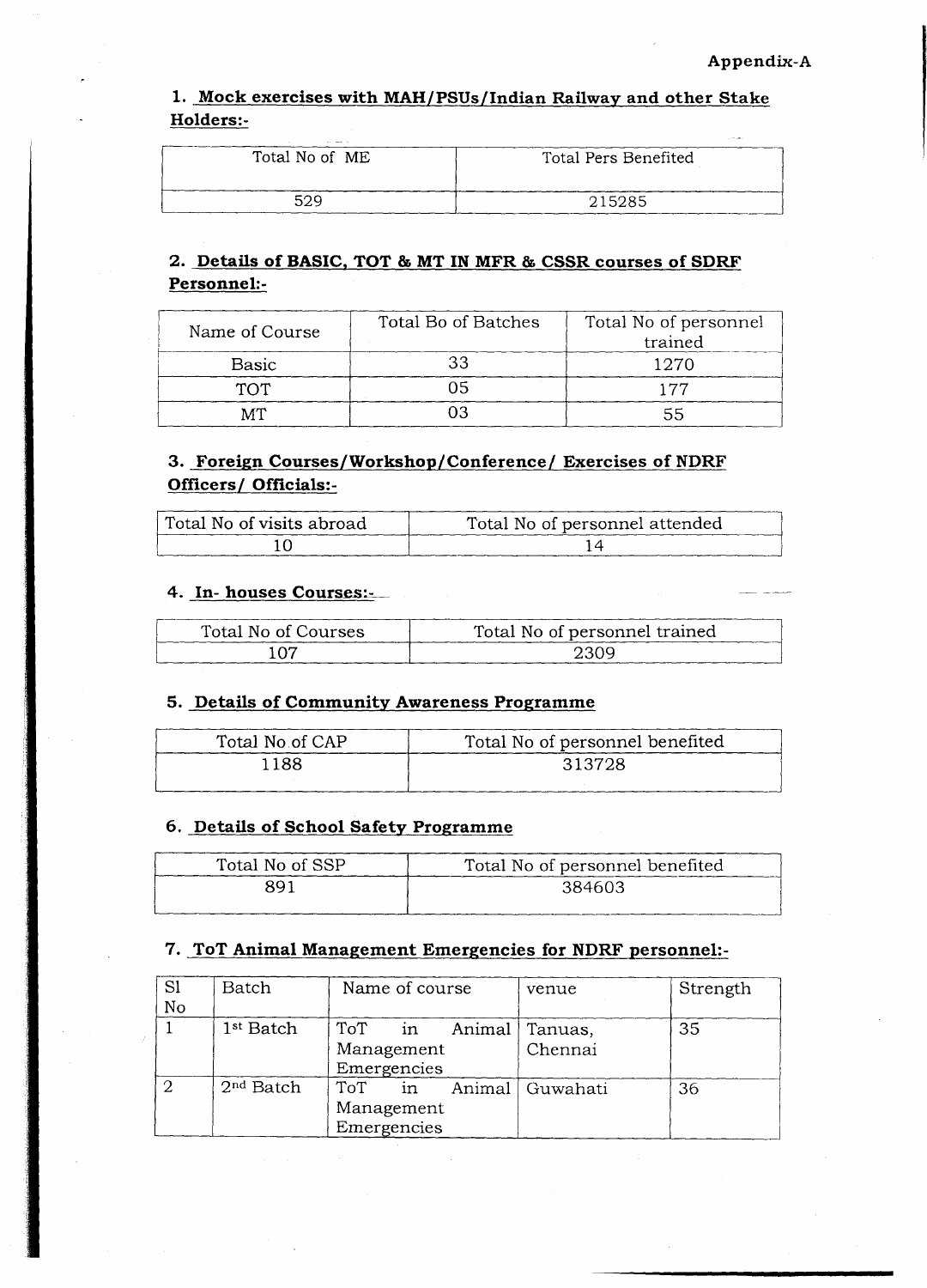### 8. SDC Mission:-

| S <sub>1</sub>              |         | Name of Mission | From     | To       | Venue       |    | No<br>ΟÍ     |
|-----------------------------|---------|-----------------|----------|----------|-------------|----|--------------|
| No                          |         |                 |          |          |             |    | Participants |
|                             |         | Search & rescue | 05.06.17 | 16.06.17 | 08          | Bn | 15           |
|                             | mission |                 |          |          | <b>NDRF</b> |    |              |
| $\mathcal{D}_{\mathcal{L}}$ | Search  | Rescue          | 31.07.17 | 12.08.17 | 08          | Bn | 15           |
|                             | and     | Medical         |          |          | <b>NDRF</b> |    |              |
|                             | Mission |                 |          |          |             |    |              |
| $\mathcal{R}$               | Seardh  | Rescue          | 06.11.17 | 17.11.17 | 08          | Bn | 15           |
|                             | and     | Medical         |          |          | <b>NDRF</b> |    |              |
|                             | Mission |                 |          |          |             |    |              |

### 9. Incident Response System(IRS) training by USFS:-

| <sub>S1</sub> |            | Name of Course                                | From                     | To       | Venue       |    | No           |  |
|---------------|------------|-----------------------------------------------|--------------------------|----------|-------------|----|--------------|--|
| No            |            |                                               |                          |          |             |    | Participants |  |
|               | <b>IRS</b> | $\left $ Positional $\left  04.12.17 \right $ |                          | 16.12.17 | 08          | Bn |              |  |
|               | coursel    |                                               |                          |          | <b>NDRF</b> |    |              |  |
|               | IRS.       | Logistic                                      | $\vert$ 19.02.18 $\vert$ | 23.02.18 | 08          | Bn | 29           |  |
|               | section    | chief                                         |                          |          | <b>NDRF</b> |    |              |  |
|               | course     |                                               |                          |          |             |    |              |  |

# 10. Disaster Management Trg for NCC, NYKS, Home Guard, civil defence personnel:-

| Total No of courses | Total No of personnel trained |
|---------------------|-------------------------------|
|                     | ാമറി                          |

# 11. Mobile Radiation Direction System Trg for Stake holders & NDRF personnel:-

| Total No of courses | Total No of Stakes holders & NDRF personnel<br>trained |
|---------------------|--------------------------------------------------------|
| Ж                   | 260                                                    |

### 12. Airport Emergency Handler trg for Airport Authorities :-

| Total No of Batches |  |  | <sup>1</sup> Total No of Handler & NDRF personnel trained |  |
|---------------------|--|--|-----------------------------------------------------------|--|
|                     |  |  |                                                           |  |

### 13. HELI-SLITHERING TRG:-

| Total No of Batches |  |  | <sup>1</sup> Total No of NDRF personnel trained |  |
|---------------------|--|--|-------------------------------------------------|--|
|                     |  |  |                                                 |  |
|                     |  |  |                                                 |  |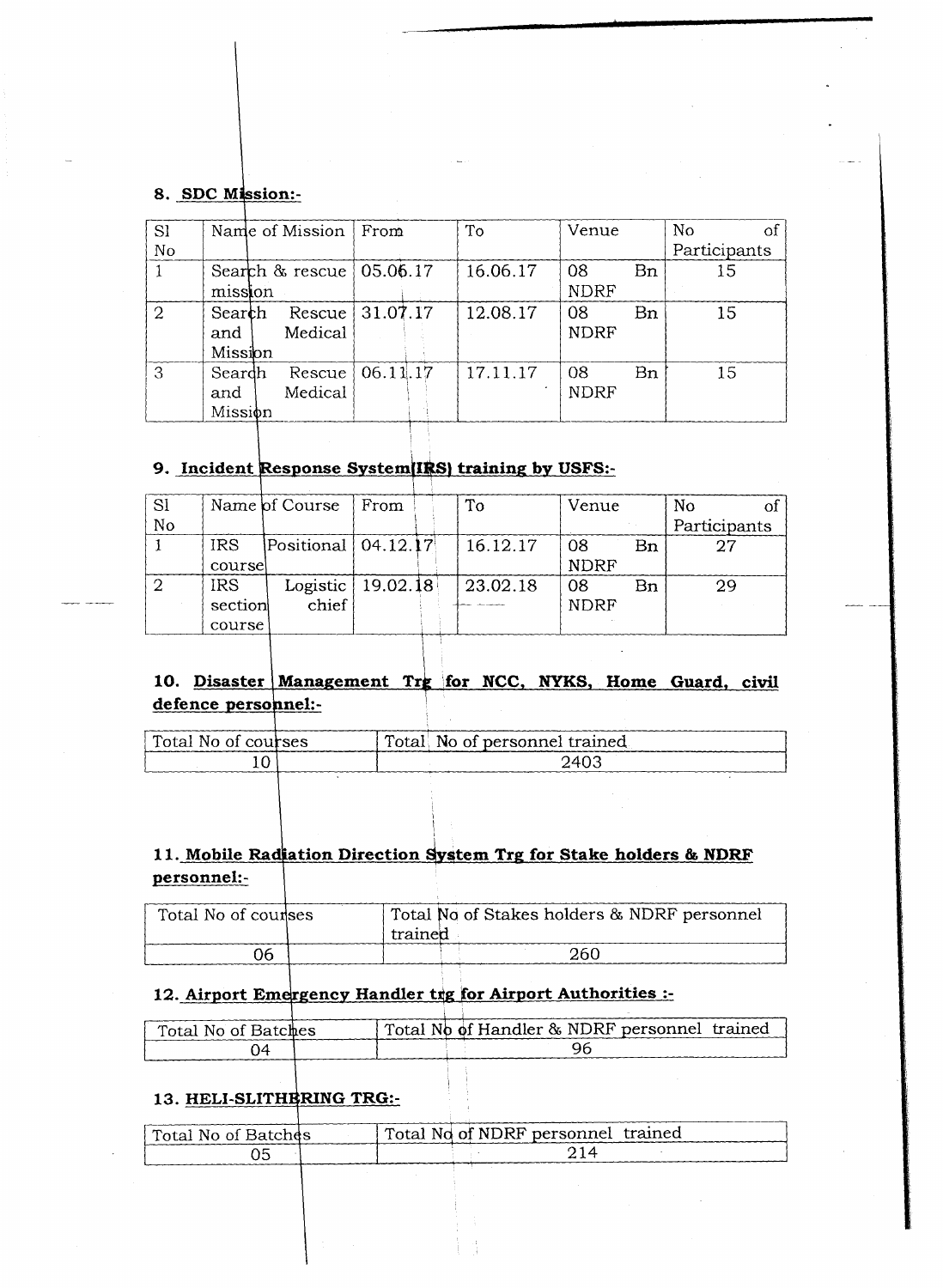#### **13. RADIOLOGICAL MOCK EXERCISES:-**

- 1. A Radiological mock exercise held at Chennai Airport on 16 June' 2017.
- 2. A Radiological mock exercise held at Chennai Airport on 29 Dec' 2017.

#### **14. GOs INDUCTION COURSE:-**

A GOs Induction course was held at NDRF Academy, Nagpur for newly inducted officers of all NDRF Bns with strength of 13.

#### **15. FORCE LEVEL INTER BNs COMPETITION:-**

All NDRF Units participated in the Inter Bn Sport Competition at 8th Bn NDRF, Ghaziabad. Final results are as under:-

1st Position - 12<sup>th</sup> Bn NDRF

2<sup>nd</sup> Position - 1<sup>st</sup> Bn NDRF

### **16. INTER SCHOOL COMPETITION-**

An Inter-School Competition was conducted on "School Safety drills on Earthquake" in KVs. Total 47 schools undertook School Safety drills. 10 schools are selected for Inter -School Competition. KV No-1 Delhi Cantt won  $\frac{1}{2}$ <sup>st</sup> Position.

#### **17. INTER SCHOOL ESSAY COMPETITION**

 $\frac{1}{4} \frac{1}{\sqrt{2}}$ A Inter school essay competition on "How will I respond in case of an Earthquake" in KVs. Total 10 schools undertook School Essay competition. KV AGCR colony Karakardooma, Delhi (Class 6 to 9) and KV No-03, Nariana, Delhi Cantt (Class 10-12) won the 1st Position

#### **18. SDRF CONFERENCE**

Annual Conference on Capacity building of SDRFs-2017 was held on 6/7 June' 2017. Total 60 SDRF Officers have attended.

\*\*\*\*\*\*\*\*\*\*\*\*\*\*\*\*\*\*\*\*\*\*\*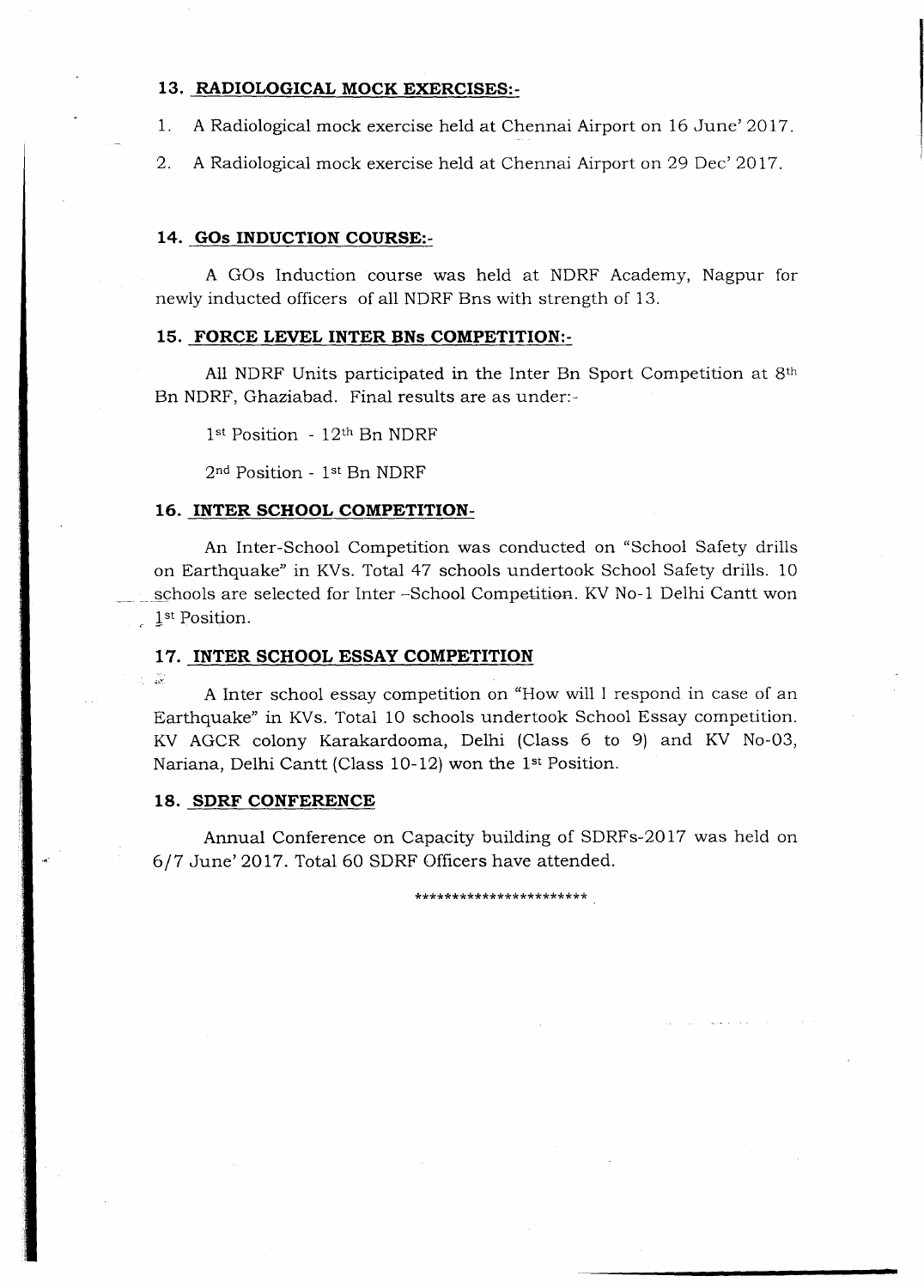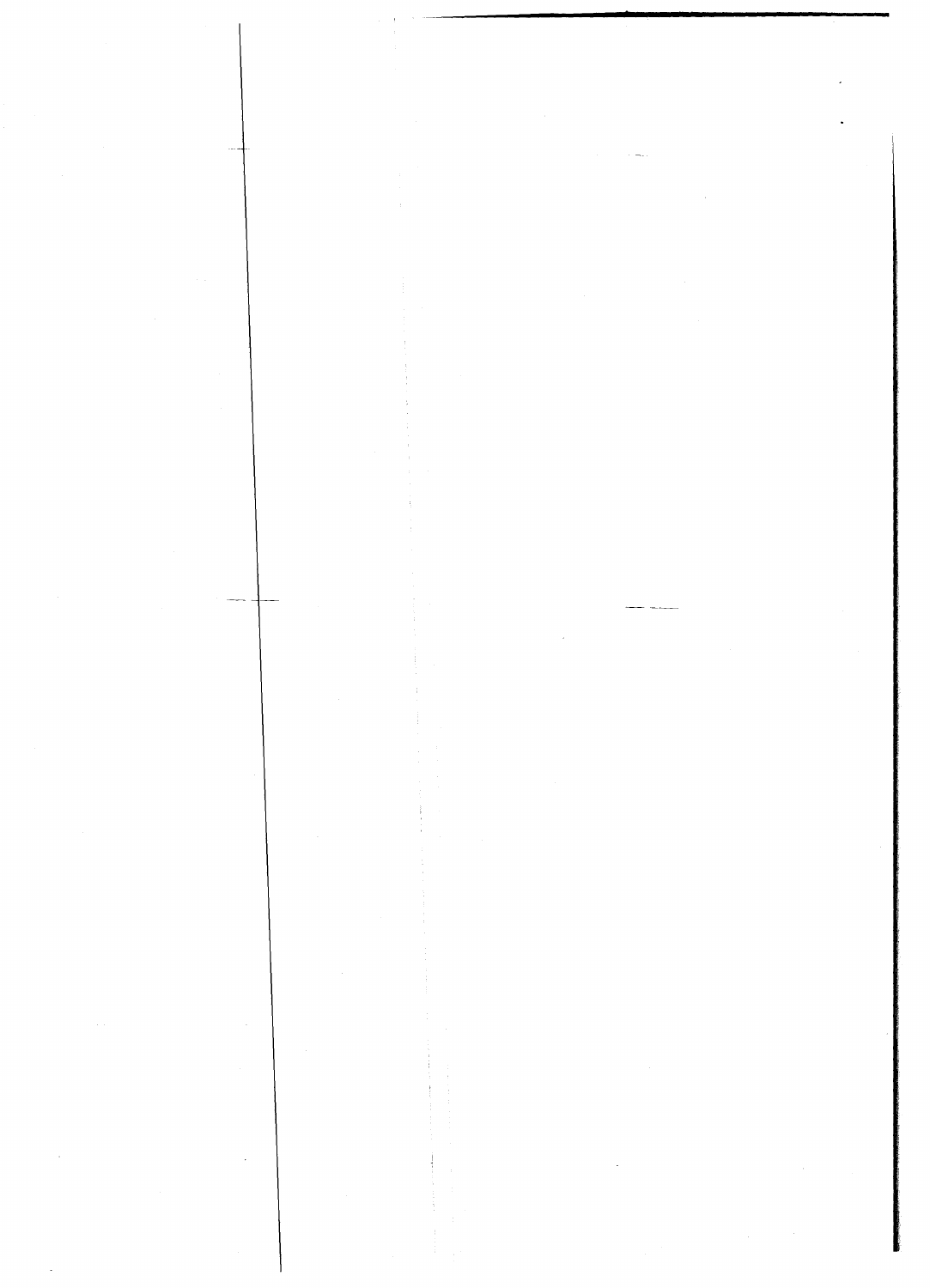### **1. Mock exercises with MAH/PSUs/Indian Railway and other Stake Holders:-**

| $-$<br><b>STATE OF BUILDING</b> | $\sim$ $ -$          |
|---------------------------------|----------------------|
| Total No of ME                  | Total Pers Benefited |
| 529                             |                      |
|                                 | 215285               |

# **2. Details of BASIC, TOT & MT IN MFR & CSSR courses of SDRF Personnel:-**

| Name of Course | Total Bo of Batches | Total No of personnel<br>trained |
|----------------|---------------------|----------------------------------|
|                |                     |                                  |
| Basic          |                     | 1270                             |
| ፐስፐ            |                     | 177                              |
| MT             |                     |                                  |

# **3. Foreign Courses/Workshop/Conference/ Exercises of NDRF Officers/ Officials:-**

| Total No of visits abroad | Total No of personnel attended |
|---------------------------|--------------------------------|
|                           |                                |

### **4. In- houses Courses:-**

| Total No of Courses<br>-- | Total No of personnel trained |
|---------------------------|-------------------------------|
| -07                       | 2309                          |

## **5. Details of Community Awareness Programme**

| Total No of CAP | Total No of personnel benefited |
|-----------------|---------------------------------|
| ' 188           | 313728                          |
|                 |                                 |

### **6. Details of School Safety Programme**

| Total No of SSP | Total No of personnel benefited |
|-----------------|---------------------------------|
| RO.             | 384603                          |

### 7. **ToT Animal Management Emergencies for NDRF personnel:-**

| <sub>S1</sub><br>No | Batch                 | Name of course                                | venue              | Strength |
|---------------------|-----------------------|-----------------------------------------------|--------------------|----------|
|                     | 1 <sup>st</sup> Batch | Animal<br>ToT in<br>Management<br>Emergencies | Tanuas,<br>Chennai | 35       |
| ◯                   | 2 <sup>nd</sup> Batch | Animal<br>ToT in<br>Management<br>Emergencies | Guwahati           | 36       |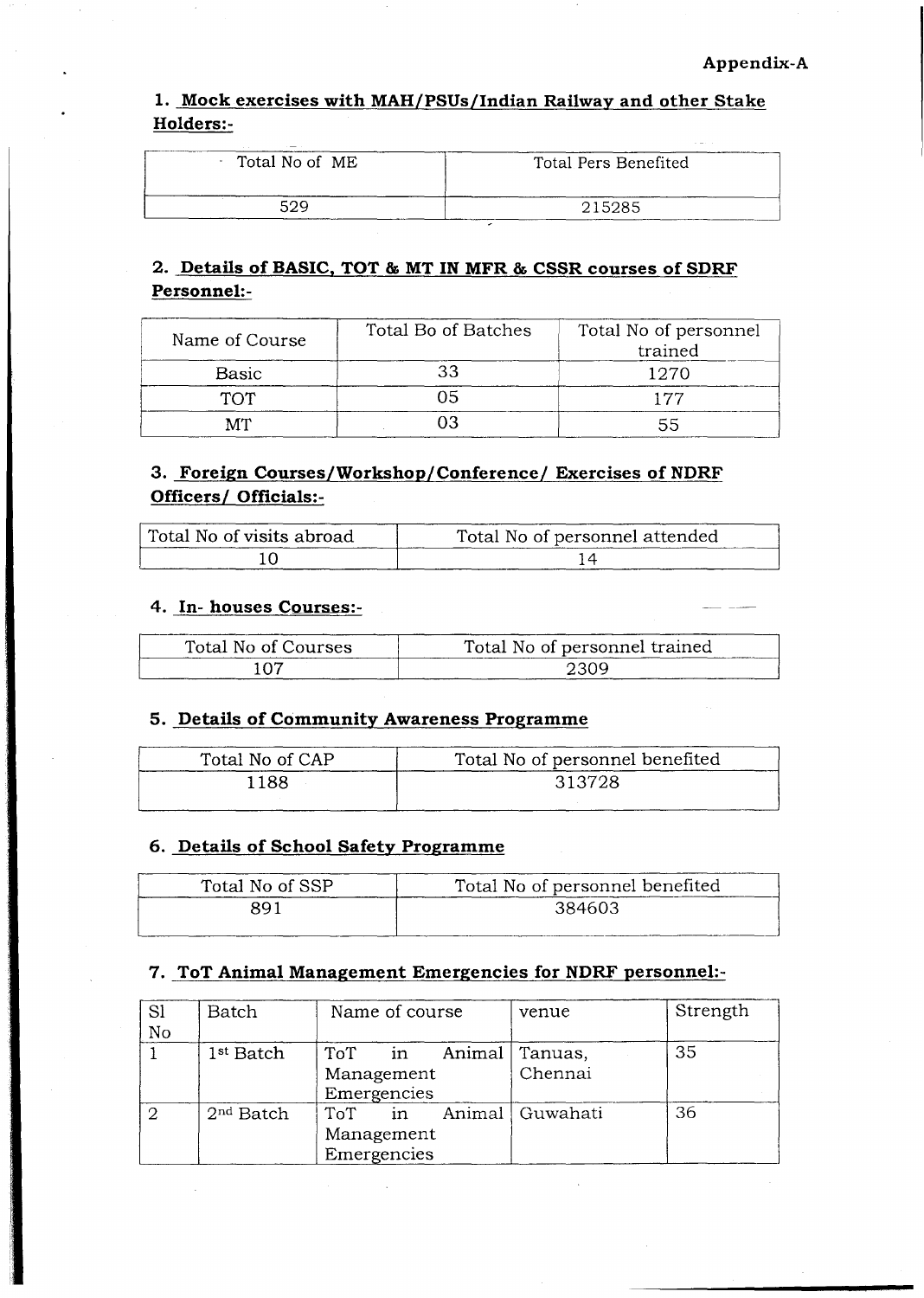### 8. SDC Mission:-

| S1             |         | Name of Mission | From     | To       | Venue       |    | No<br>οf     |
|----------------|---------|-----------------|----------|----------|-------------|----|--------------|
| N <sub>o</sub> |         |                 |          |          |             |    | Participants |
|                |         | Search & rescue | 05.06.17 | 16.06.17 | 08          | Bn | 15           |
|                | mission |                 |          |          | <b>NDRF</b> |    |              |
| $\overline{2}$ | Search  | Rescue          | 31.07.17 | 12.08.17 | 08          | Bn | 15           |
|                | and     | Medical         |          |          | <b>NDRF</b> |    |              |
|                | Mission |                 |          |          |             |    |              |
| 3              | Search  | Rescue          | 06.11.17 | 17.11.17 | 08          | Bn | 15           |
|                | and     | Medical         |          |          | <b>NDRF</b> |    |              |
|                | Mission |                 |          |          |             |    |              |

## 9. Incident Response System(IRS) training by USFS:-

| <sub>S1</sub> |            | Name of Course          | From     | To       | Venue       |    | No           | Оl |
|---------------|------------|-------------------------|----------|----------|-------------|----|--------------|----|
| No            |            |                         |          |          |             |    | Participants |    |
|               | <b>IRS</b> | $Rositional$   04.12.17 |          | 16.12.17 | 08          | Bn | 07           |    |
|               | course     |                         |          |          | <b>NDRF</b> |    |              |    |
|               | IRS        | Logistic $\vert$        | 19.02.18 | 23.02.18 | 08          | Bn | 29           |    |
|               | section    | chief                   |          |          | <b>NDRF</b> |    | .            |    |
|               | course     |                         |          |          |             |    |              |    |

# 10. Disaster Management Trg for NCC, NYKS, Home Guard, civil defence personnel:-

| Total No of personnel trained |
|-------------------------------|
| ን4በ:                          |

# 11. Mobile Radiation Direction System Trg for Stake holders & NDRF personnel:-

| Total No of courses | Total No of Stakes holders & NDRF personnel<br>trained |
|---------------------|--------------------------------------------------------|
| 36                  | 260                                                    |

## 12. Airport Emergency Handler trg for Airport Authorities :-

| Total No of Batdhes | Total No of Handler & NDRF personnel trained |
|---------------------|----------------------------------------------|
|                     |                                              |

### 13. HELI-SLITHERING TRG:-

| Total No of Batches | Total No of NDRF personnel trained |
|---------------------|------------------------------------|
| 05                  | 1 I A                              |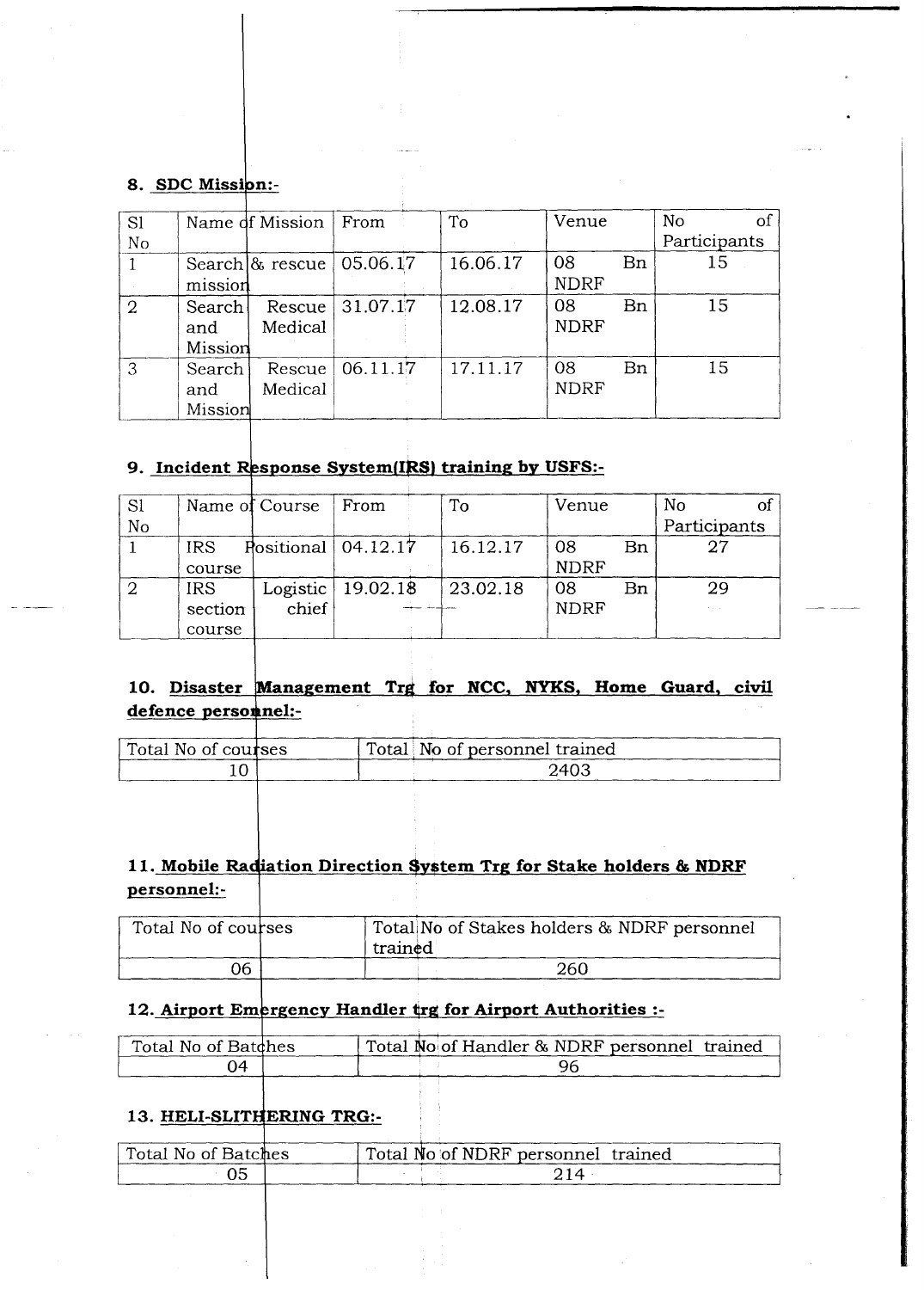#### **13. RADIOLOGICAL MOCK EXERCISES:-**

- 1. A Radiological mock exercise held at Chennai Airport on 16 June' 2017.
- 2. A Radiological mock exercise held at Chennai Airport on 29 Dec' 2017.

#### **14. GOs INDUCTION COURSE:-**

A GOs Induction course was held at NDRF Academy, Nagpur for newly inducted officers of all NDRF Bns with strength of 13.

#### **15. FORCE LEVEL INTER BNs COMPETITION:-**

All NDRF Units participated in the Inter Bn Sport Competition at 8th Bn NDRF, Ghaziabad. Final results are as under:-

1st Position - 12<sup>th</sup> Bn NDRF

2<sup>nd</sup> Position - 1<sup>st</sup> Bn NDRF

#### **16. INTER SCHOOL COMPETITION-**

An Inter-School Competition was conducted on "School Safety drills on Earthquake" in KVs. Total 47 schools undertook School Safety drills. 10 schools are selected for Inter -School Competition. KV No-1-Delhi Cantt won 1<sup>st</sup> Position.

#### **17. INTER SCHOOL ESSAY COMPETITION**

A Inter school essay competition on "How will I respond in case of an Earthquake" in KVs. Total 10 schools undertook School Essay competition. KV AGCR colony Karakardooma, Delhi (Class 6 to 9) and KV No-03, Nariana, Delhi Cantt (Class 10-12) won the 1<sup>st</sup> Position.

#### **18. SDRF CONFERENCE**

Annual Conference on Capacity building of SDRFs-20 17 was held on 6/7 June' 2017. Total 60 SDRF Officers have attended.

\*\*\*\*\*\*\*\*\*\*\*\*\*\*\*\*\*\*\*\*\*\*